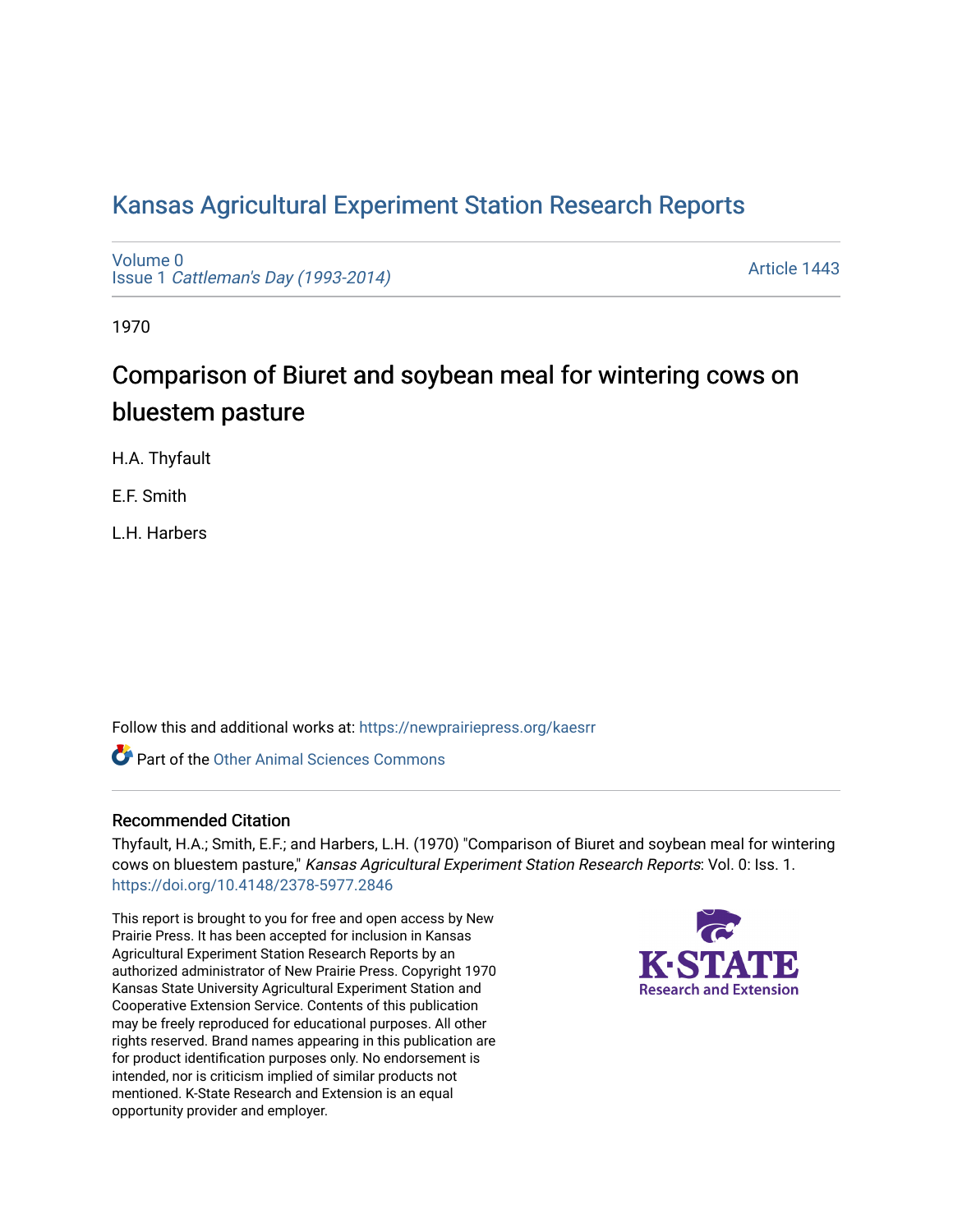## Comparison of Biuret and soybean meal for wintering cows on bluestem pasture

#### Abstract

Biuret, a non protein nitrogen compound, has shown promise as a protein substitute for ruminants fed poor quality roughages. Urea, by comparison, cannot be sued without an adequate supply of energy in the form of either grain or molasses. Biuret is not broken down to ammonia so rapidly as urea is. Biuret, therefore, is less toxic than urea.

#### Keywords

Cattlemen's Day, 1970; Report of progress (Kansas State University. Agricultural Experiment Station); 536; Beef; Biuret; Soybean meal; Bluestem pasture

## Creative Commons License



This work is licensed under a [Creative Commons Attribution 4.0 License](https://creativecommons.org/licenses/by/4.0/).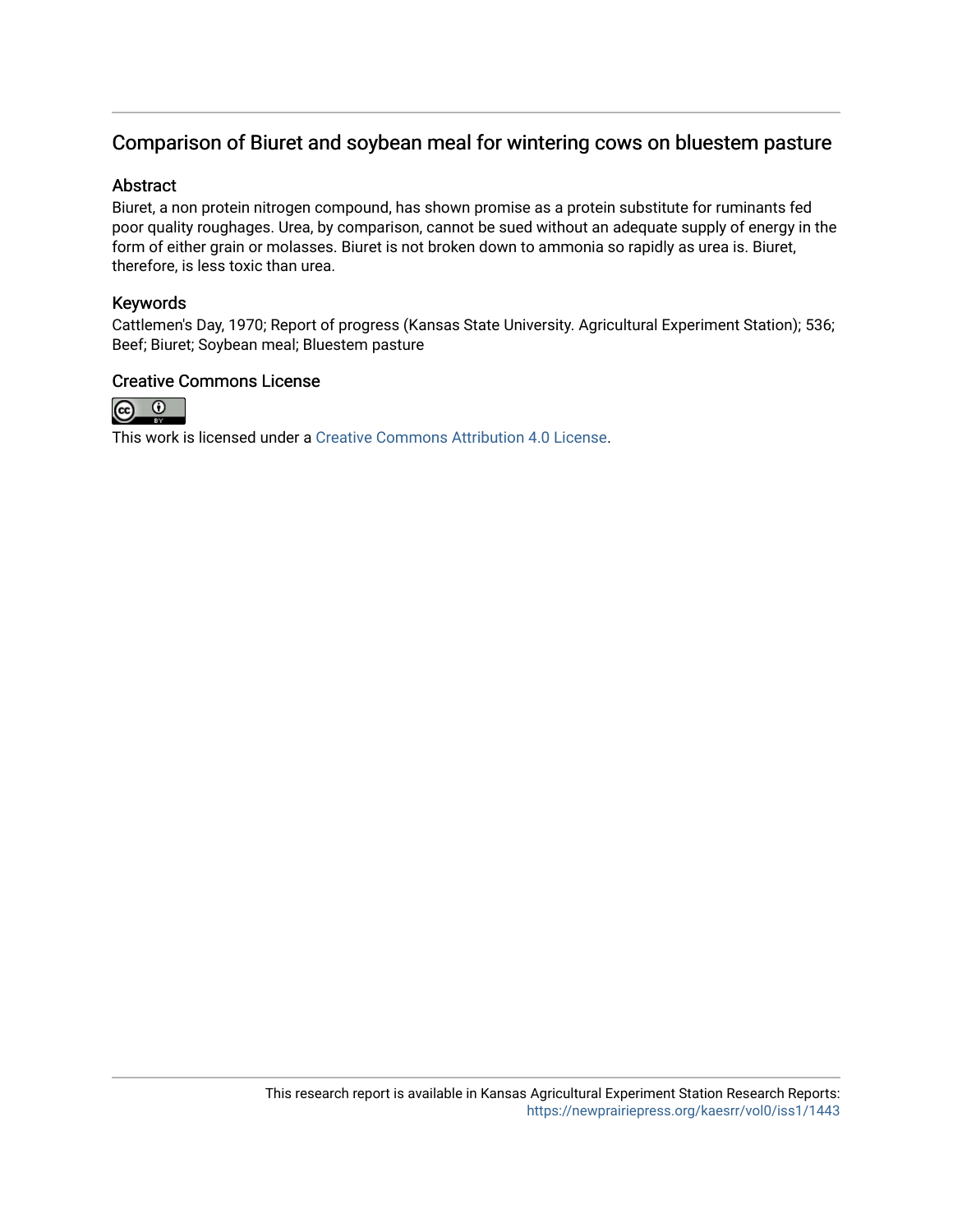#### Research in Progress:

#### Air Structure for Feedlot Cattle David Ames and Calvin Drake

Climatic variables have a drastic impact on the performance of beef cattle. Maximum efficiency can be expected at a thermoneutral effective temperature<sup>1</sup>. When ambient temperature falls<br>far below the thermoneutral zone for a beef steer, large quantities of energy are required to maintain body temperature. This of course, lowers efficiency by lowering net energy available for production. When the ambient temperature rises above the thermoneutral, feed intake drops, energy is used in panting and sweating and again net energy for production is reduced. The thermoneutral zone for cattle is approximately 50°F and varies somewhat with external insulation (hair coat). Small deviations in effective temperature (± 20°F) have little effect on energy needed to maintain body temperature. However, effective temperatures far below or far above the thermoneutral zone significantly lower animal efficiency. Obviously, beef cattle would benefit from<br>temperatures maintained within 20°F of the thermoneutral zone. With this in mind, a confinement system using an air structure to buffer the ambient environment was initiated.

1 Effective temperature is defined as the combination of dry bulb temperature, humidity, and air velocity expressed as equivalent still air temperature.

Comparison of Biuret and Soybean Meal for Wintering Cows on Bluestem Pasture (Project 253)

H.A. Thyfault, E.F. Smith and L.H. Harbers

Biuret, a non protein nitrogen compound, has shown promise as a protein substitute for ruminants fed poor quality roughages. Urea, by comparison, cannot be used without an adequate supply of energy in the form of either grain or molasses. Biuret is not broken down to ammonia so rapidly as urea is. Biuret, therefore, is less toxic than urea.

Studies were initiated in December, 1969, with cows grazing dry bluestem pasture to compare soybean and biuret as protein sources for wintering pregnant cows.

#### Methods

Experiment I. Forty-eight 5 year-old cows were initially divided into two groups of 20 and 28 animals to uniformly stock two pastures. Each group was further divided for hand feeding of (1) a soybean-sorghum grain mix and a (2) biuret-sorghum grain mix (table 22. The rations were isonitrogenous and isocaloric. The cows were hand fed in lots each morning. Animals had access to water, salt mixture (table 23, and pasture the remainder of the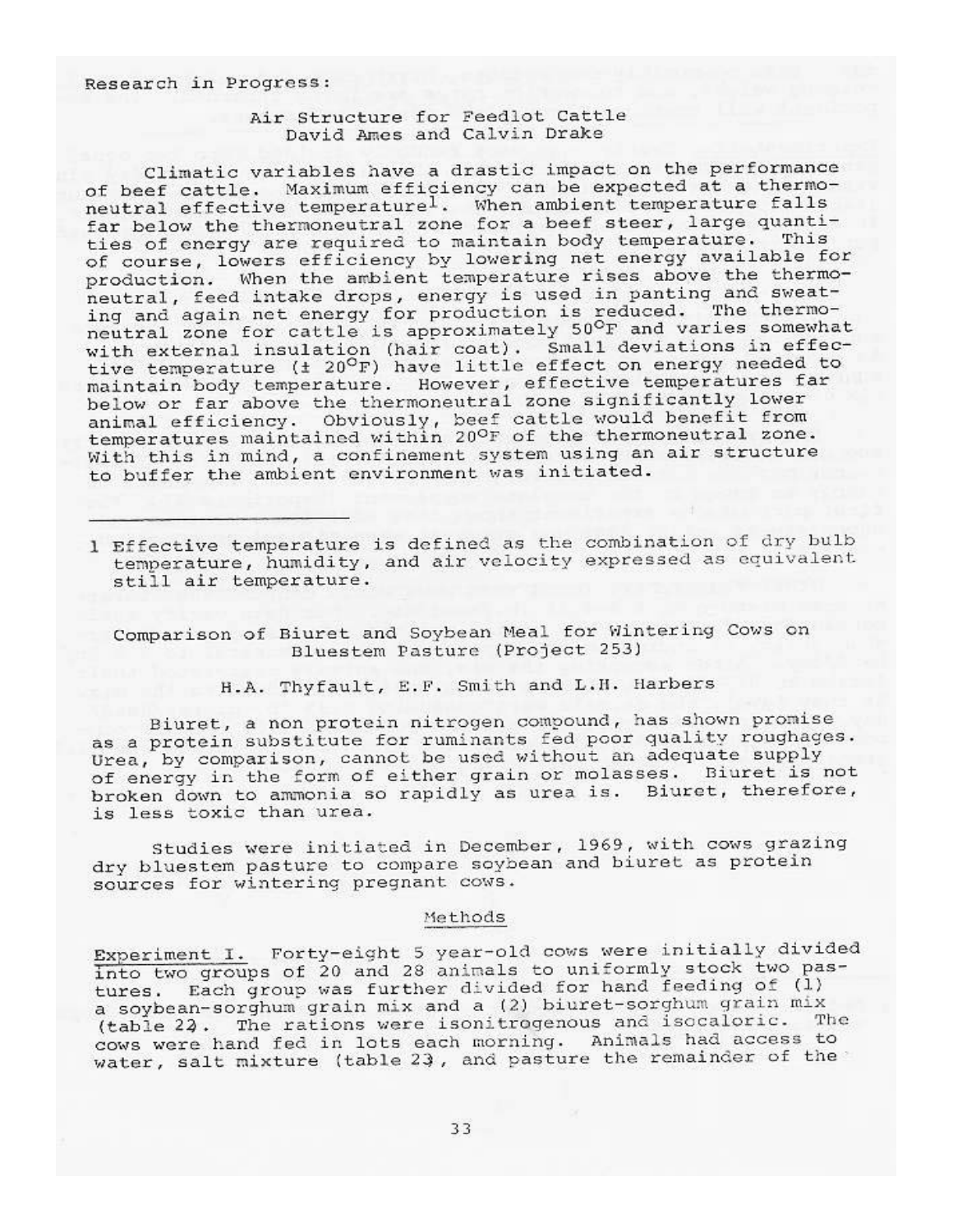day. Data on monthly cow weights, birth date and weight of calf, weaning weight, and conception rates are being recorded. The experiment will continue through the spring and summer.

Experiment II. Twenty cows were randomly divided into two equal pastures and supplemented with 3.3 lbs. sorghum grain per day plus vitamins (table 1). Biuret <sup>1</sup> was added in a separate salt mixture (table 2). Data collected are the same as those in Experiment I. In addition, mineral mix consumption was determined and expressed per head per day.

#### Results

Monthly weights of cows are given in figure 1. The complete supplements were designed to meet present NRC recommendations. As expected, cows fed the soybean-sorghum grain mixture gained approximately 0.3 lbs./head/day. Cows fed the biuret-sorghum grain mix lost approximately 0.2 lb./head/day.

The two groups fed biuret in the mineral mix (Experiment II) are not directly comparable because of the initially low mineralbiuret mixture intake; however, they received the same level of energy as those on the complete supplement (Experiment I). **The** first part of the experiment shows that additional protein was necessary as weight loss was greatest when mineral consumption was low.

Other researchers found that cows would consume the biuretmineral mixture at 0.1-0.16 lb./head/day. Our data verify their conclusion (figure 2). By adding various amounts of ground sorghum grain, we increased consumption of biuret-mineral to 1.0 lb/ head/day. After accepting the mix, the animals restricted their intake to 0.7 lb./day with no additional grain added to the mix. At that level, the animals were consuming 0.35 lb. biuret/head/ day. That should supply the protein requirement if the NPN compound is synthesized to protein. The average salt intake was 51.5 grams per day; 45 grams is thought to be adequate.

<sup>1</sup> Kedlor - trade name for biuret -- supplied by Dow Chemical Company, Midland, Michigan.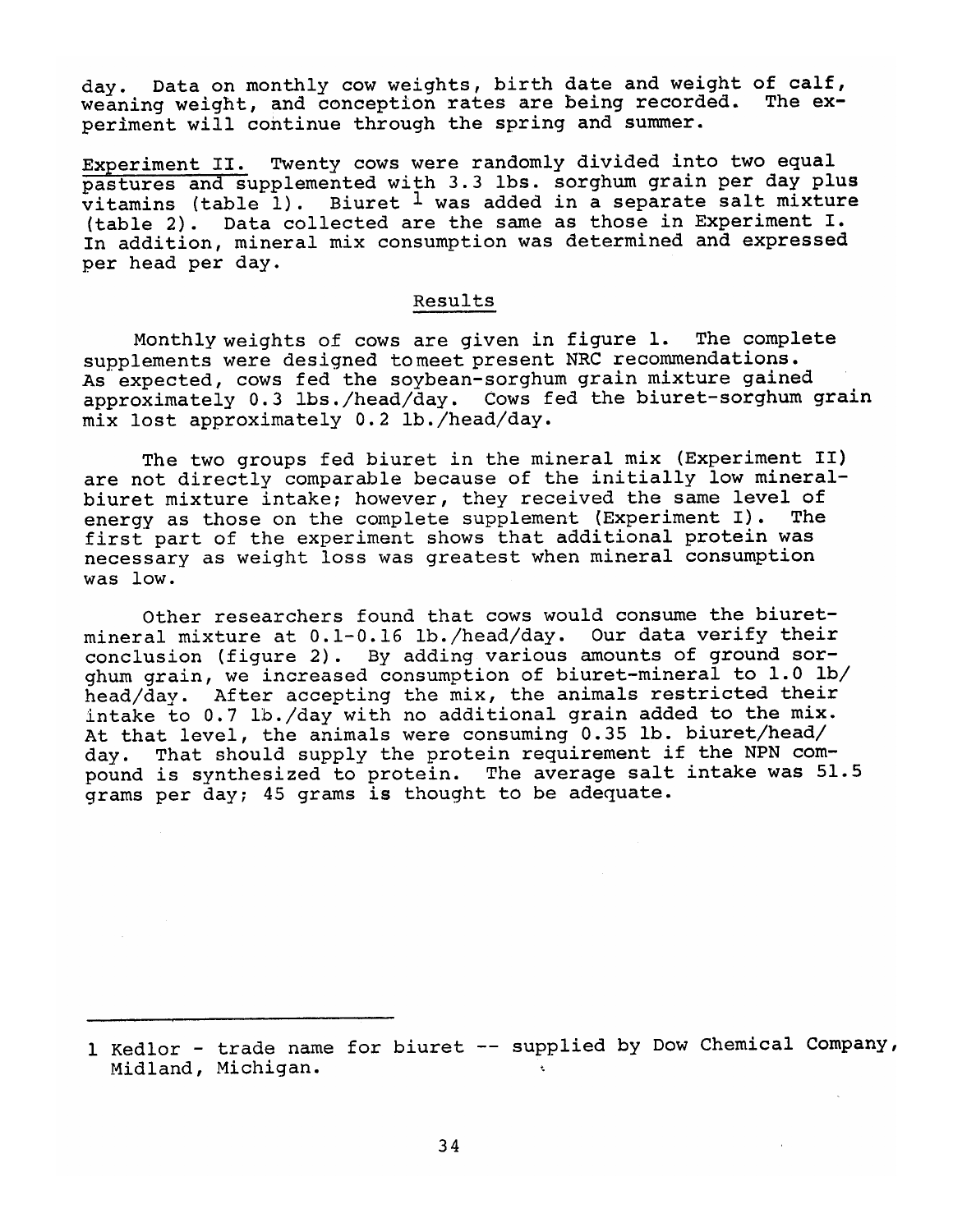| Table 22. Composition of Complete Supplements<br>Used in Experiment I |                              |                            |
|-----------------------------------------------------------------------|------------------------------|----------------------------|
| Component                                                             | Soybean                      | Biuret                     |
| Soybean meal, lb.<br>Biuret, lb.                                      | 37.8                         | 8.1                        |
| Sorghum grain, lb.<br>Vitamin A, I.U.                                 | 62.2<br>$6.70 \times 10^{5}$ | 91.9<br>$6.62 \times 10^5$ |
| Vitamin E, I.U.<br>Daily consumption, lb.                             | 670<br>3.0                   | 662<br>3.3                 |

Table 23. Composition of Mineral Mixtures

| Mineral        | Experiment I<br>20 March 2011 - 10 March 2012 - 10 March 2012 | Experiment II |
|----------------|---------------------------------------------------------------|---------------|
| Biuret         | 00.0                                                          | 50.0          |
| Bone meal      | 65.3                                                          | 32.4          |
| Salt           | 33.3                                                          | 16.2          |
| Trace minerals | 1.2                                                           | 1.2           |
| Sulfur         | 0.2                                                           | 0.2           |
|                |                                                               |               |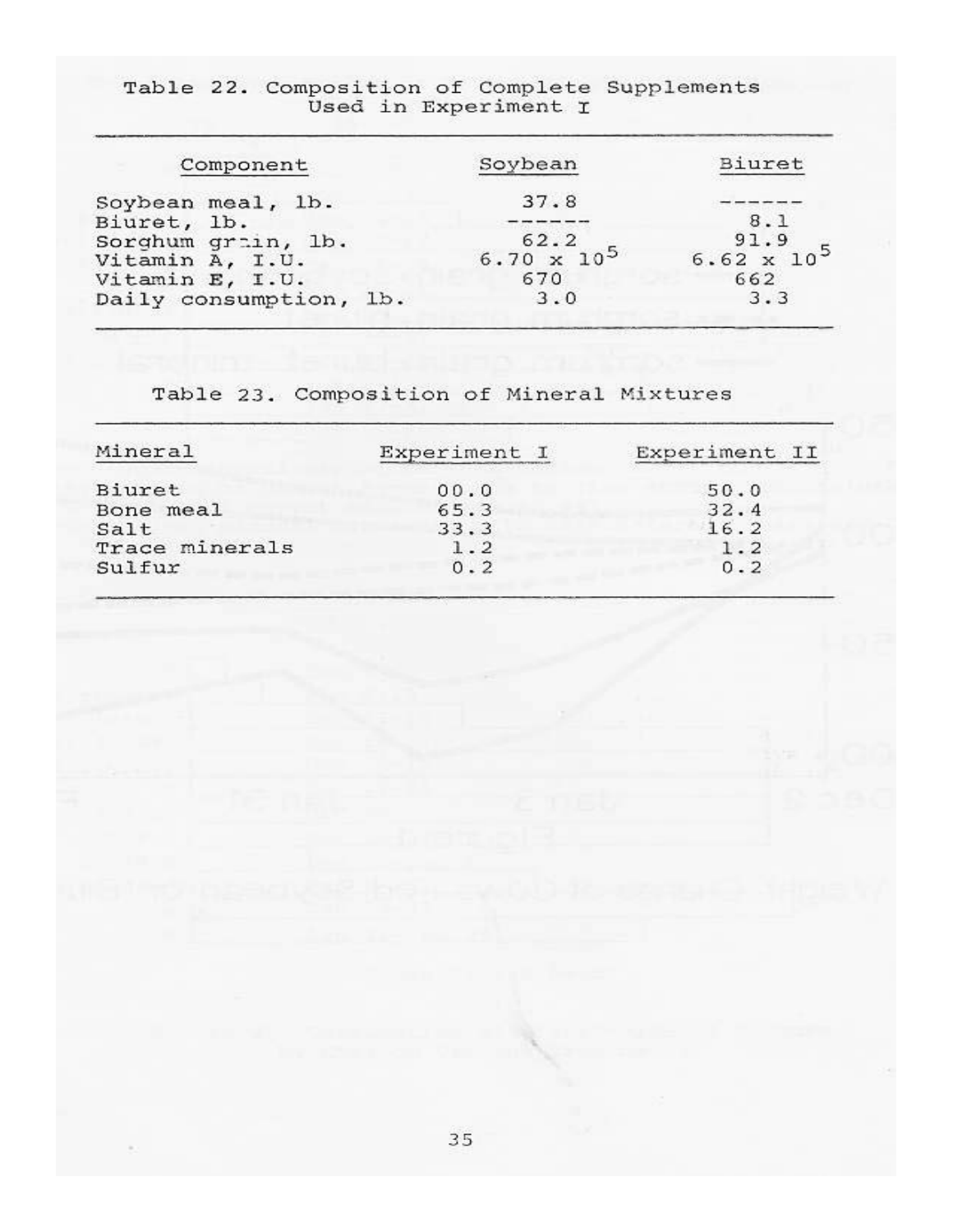m sorghum grain+soybean ---- sorghum grain+biuret sorghum grain+biuret-mineral



Weight Change of Cows Fed Soybean or Biuret